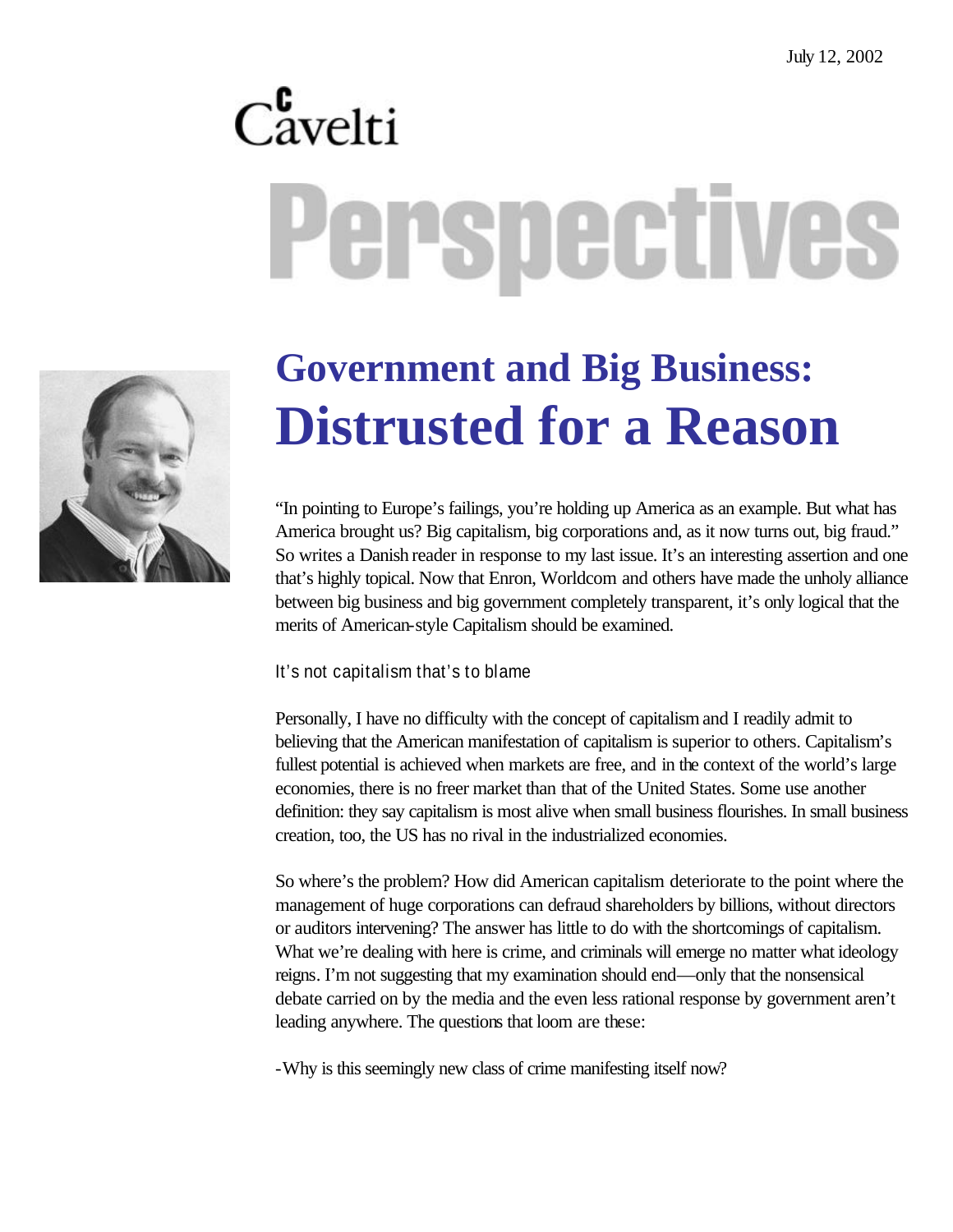-Why is it being perpetrated in some of the world's biggest companies?

-Why is government having such a hard time resorting to what's needed most: brutal punishment?

I believe there are several reasons. The immense consolidation of corporate and political power during the past twenty years provides an irresistible climate for mega insider crime, while the massive appreciation of equity markets and the resulting excesses in compensation schemes supply the motivation. Finally, dangerously loose campaign finance regulations encourage collusion between government and corporate America. Add to this a justice system in which common-sense fairness and predictability are often woefully absent and you have a volatile mix.

#### Big business…big influence

Let me concentrate on what I deem to be the central issue—that of unprecedented concentration of corporate power, or "big capitalism" as my friend the Danish reader calls it. I disagree with him when he holds out America as the epitome of big business—corporate wealth is at least as concentrated in industrialized Europe and Asia. But I agree that, without the merger mania of the past decades, we'd be in far less trouble.

"Unless drastic reforms are made, we must accept the fact that every four years the United States will be up for sale, and the richest man or family will buy it," Gore Vidal wrote quite some time ago. We all know that is what's happened; the only detail Vidal got wrong is it's not individuals or families, but corporations who do most of the buying. And, contrary to popular belief, this is not purely an American phenomenon--it's not much better, and in some cases worse, in other industrialized democracies. Big business has enormous influence over government and frequently gains control over the government's agenda.

You may say that's how it always was, and to an extent you'd be right. History is full of influence-buying episodes, conducted on some occasions with utmost secrecy, on other others with brazen recklessness. But one key element always prevailed: it was a practice seen as sleazy and dishonorable.

Two things are different today. First, the custom of vote buying (or "lobbying" as its sanitized equivalent is referred to) is now accepted as a necessary expense of running a large business; second, the structures of business and politics are far more monolithic. No longer is one administration or Congress less tainted by corporate influence peddling than the one before, and no longer is corporate America closer to the Democrats or Republicans. Both parties open their auction room to all comers (and all large corporations flock to both auctions), primarily because campaign finance laws are so full of loopholes that virtually everything is legal. Tellingly, some of the most scathing criticism about the current system comes from legislators themselves—evidence that specks of honesty can survive in even the most poisoned environments.

The result, as Enron and other scandals since have illustrated, is devastating. People like Kenneth Lay and Jeffrey Skilling escape the harsh treatment that would accrue to small businessmen perpetrating the same acts, simply because they're part of a new corporate super-culture to whose monetary subsidies the politicians have become addicted. To appease the restless crowds, government will talk tough, but meaningful reform is unthinkable. It would end the status quo, to which all in power cling to. By definition, this means that the victims must be ignored; armies of shareholders have lost their individual and pension savings; literally tens of thousands of employees have lost a job. Nothing is being done for them, but Mr. Lay's and Mr. Skilling's rights have been protected with great sanctity.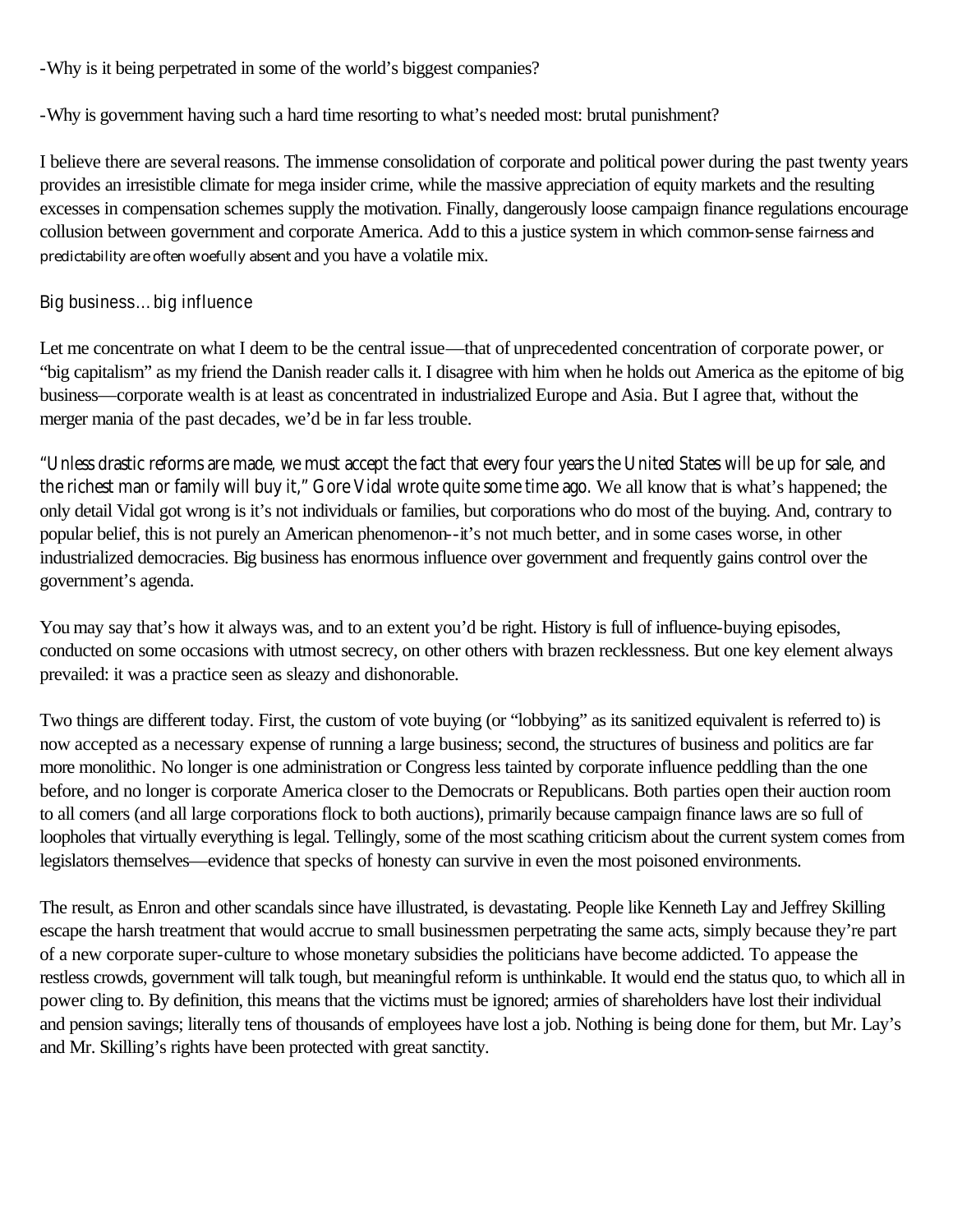#### Does capitalism have a future?

Some pundits have suggested that the era of the corporation is over and that big government will step into the void; others propose that capitalism in the form we know it is finished. To me, both these notions seem wrong. Yes, there will be a lot more government talk about corporate responsibility for a few years, while corporate moguls lay low. While that happens, we citizens would be well advised to remember that the political classes in Washington, Ottawa, Paris or Tokyo are there primarily because the corporate class allows it. No matter what sound bytes we get fed, the fact is that government and big business are completely intertwined. They feed and depend on each other.

The other idea, that capitalism is finished, is equally misplaced. Capitalism and big business are not even related. What government-lobbying, government-bribing and, eventually, government-subsidized corporations stand for is as far removed from capitalism as Al Qaida is from the Koran or the International Olympic Committee from the essence of sport.

And that's why the meltdown of Enron, Worldcom and a dozen others won't make a dent into capitalism. Capitalism is about entrepreneurialism, productivity and excellence and none of those tenets has been tarnished. On the contrary, the investing public is finally seeing the world of the big corporation for what it is: gloss without texture…image without substance. That's good, because it will benefit a universe of small and medium-sized corporations, who are socially responsible and in touch with the consumers they serve. Long live capitalism!  $\Box$ 

July 15, 2002

## **Government and Big Business II**

A recent article in the Wall Street Journal reminds us that financial markets look forward. It muses that politicians would be well advised to follow Wall Street closely. If they paid attention to what stocks were saying and changed course in time, they could prevent worse economic damage. At this particular time, the paper argues, markets may be falling so precipitously because investors anticipate that the calamities at Enron, Worldcom and other companies will usher in a new era of government intervention in free markets. It's a thought worth contemplating.

#### What's on investors' minds?

Are investors really worried about large-scale interventionism, or are they terrified of another fifteen or so Enrons coming along to consume some more of their lifesavings? I agree that a return to interventionism would be the worst possible outcome—on the other hand, I believe a dose of harsh punishment for the miscreants at Enron and Worldcom and tough regulations to prevent more of the same are needed.

Some readers appear to have taken my comments of last week as a wholesale condemnation of large enterprises everywhere. That was not my intention, nor do I think it's what I said—nevertheless, your comments cause me to write this "postscript". What's needed, and is sadly lacking in the treatment of corporate crime, is consistency.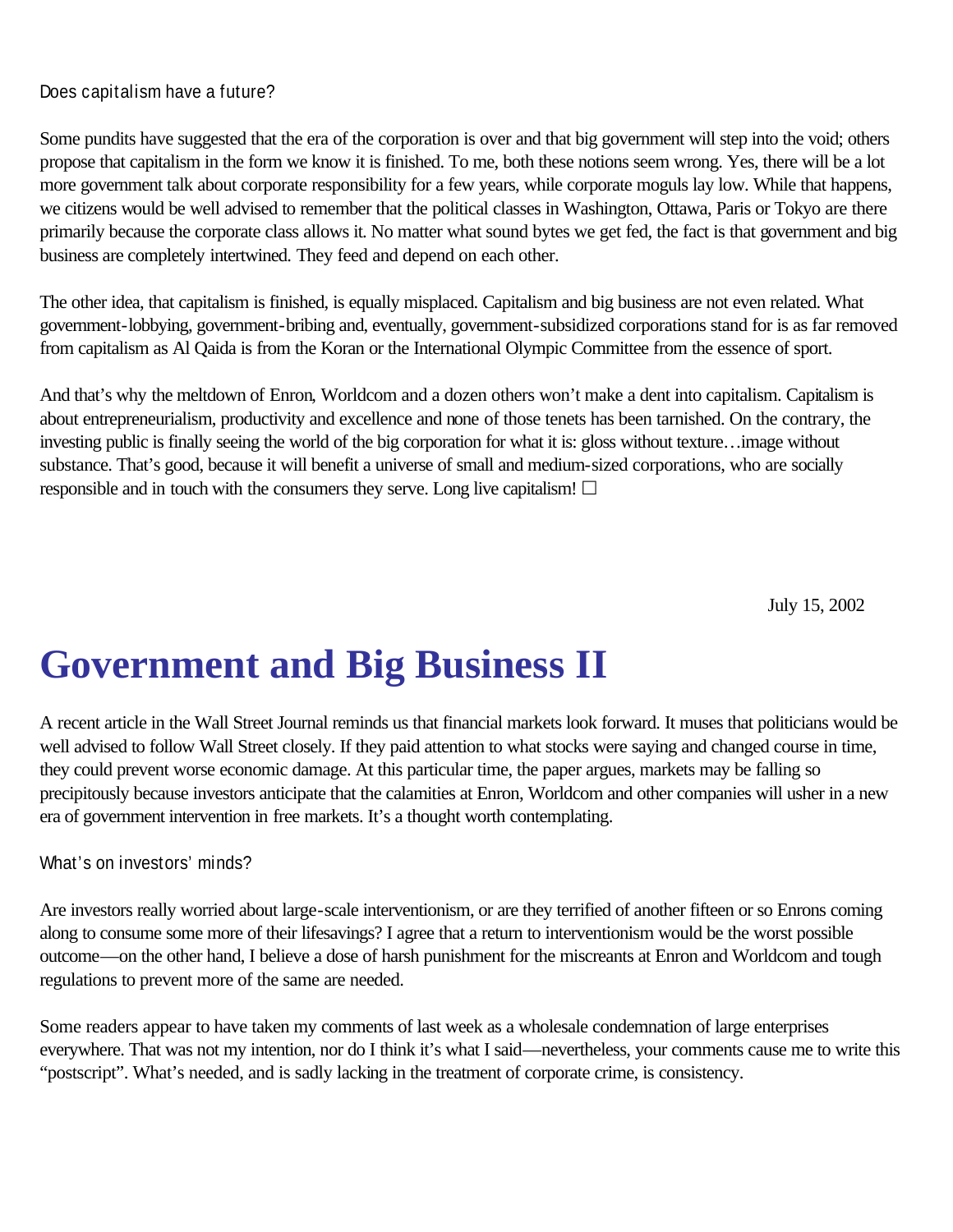When airlines get away with minor fines for price fixing on a mega-scale, or when Merrill Lynch Chairman David Komansky states that he did not understand what a bad boy his super-analyst Henry Blodget was and settles with the SEC by handing them a \$100 million check and Mr. Blodget's head on a silver platter, it becomes evident that something is seriously wrong with the system. When it turns out that Komansky nearly tripled his pay on the back of Blodget's illegal money making machine (to over \$30 million), it becomes blatant. When the government goes after Blodget alone, scandalous.

"I am an executive of a large corporation," writes one reader, "and I can unequivocally say that my company has never tried to buy favor with the government." Of course. Many of my friends are executives and they wouldn't be my friends if I didn't think they were honest. Which is not to say that legal lobbying (which I view as a sanitized version of vote buying) is a widespread practice that leads to huge conflicts. Consider SEC boss Harvey Pitt, who is a former lobbyist himself. Most who know him well, say that he is deeply in debt to the accounting industry; it's also a fact that, not long ago, he played a key role in killing precisely the type of reforms which could have prevented the recent scandals. Some Democrats suggest he is the proverbial fox in the chicken coop; Pitt's detractors are out to score cheap political points, but they are nevertheless right. The bottom line: large corporations are with frequency treated differently than their smaller counterparts. As recent history shows, some of the corporate elite are emboldened by this inconsistency.

#### Is the US still the best?

Another message I've received asserts that US accounting standards, despite the recent scandals, are still the best and cleanest in the world. I wouldn't go that far. To make them the best, a ruthless clean-up would be needed and the bar on both corporate and political standards would have to be raised. In the meantime, US standards are comparable to those in other industrialized countries. The perception abroad, however, is now clearly that US standards are unacceptably low. And as we all know, in financial markets perception counts as much as reality. That, after all, is why the Dow keeps sinking.  $\Box$ 

August 16, 2002

### **Government and Big Business III**

The other day, George W. Bush, in one of those black-or-white judgments we've come to expect from him, said companies with "shady" practices had let down the nation. In other words, let's ascribe the whole stock market meltdown to the few criminals which every bubble creates. Bush, who is under scrutiny for his own past corporate behavior, should know better. If he doesn't, let me be among those who remind him who is really to blame for the mess corporate America is in:

#### Who's at fault?

The Chief Executives and Chief Financial Officers of countless corporations who've allowed the deliberate, albeit legal, misrepresentations of their accounts, bear some of the blame. Alan Greenspan had it right: it's the attitudes and actions of the country's top executives that determine corporate conduct.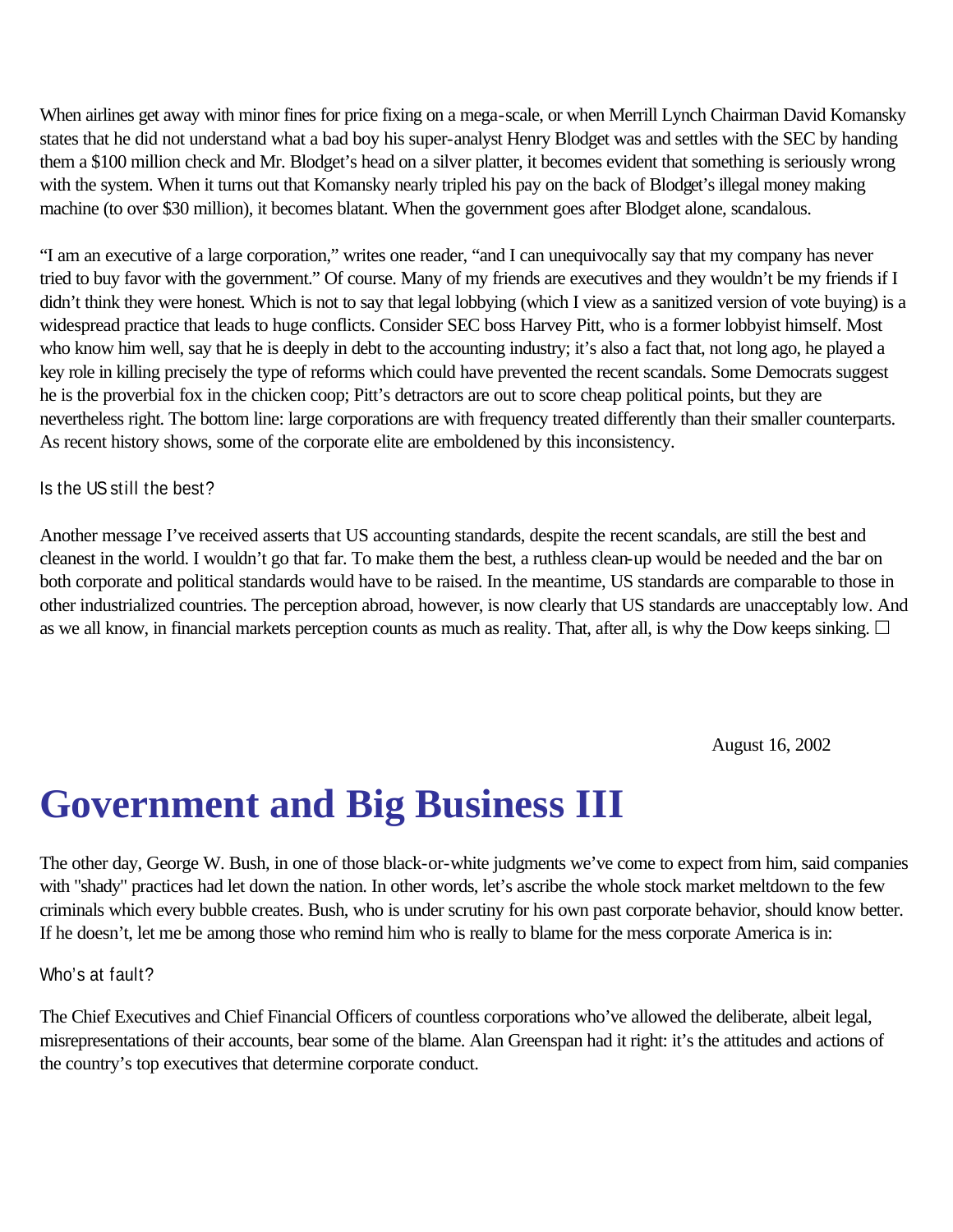But most of the blame should be attributed to the Senate of the United States of America. It rejected a series of changes which would have prevented many of the distortions in corporate accounting, which have since led to a massive crisis of confidence. The changes proposed by the Financial Accounting Standards Board and enthusiastically endorsed by then SEC Chairman Arthur Levitt (who's since written a book on the hidden costs and dangers of investing on Wall Street) were shot down in a vote led by Senator Joseph Lieberman. For the record, the current SEC boss, the incomparably conflicted Harvey Pitt, represented the lobby against change.

In short, President Bush is either unbelievably hypocritical or appallingly ignorant (or both), when he talks as though the whole stock market malaise had been caused by a few miscreants. Or, as Warren Buffett noted in an essay he recently submitted to the New York Times, "They should quit talking about some bad apples and reflect instead on their own behavior." Buffett lauds the CEO's who've stepped forward to adopt honest accounting, but adds that "most continue to spend their shareholders' money, directly or through trade associations, to lobby against real reform."

 $\Box\Box\Box$ 

In a superb article published in January 2001 by the Harvard Business Review, author and economist Charles Handy metaphorically talks about tomorrow's capitalism as "the age of the elephants and the fleas." The elephants are the large corporations, the fleas the entrepreneurs. Handy argues that capitalism needs both, because elephants "offer efficiency, resources for development, guarantees of reliability and employment for the bulk of the people." That, certainly, is what the elephants have been promising.

In retrospect, those promises look more than a tad hollow. Let's use Charles Handy's four tests to see whether the economy at large has really benefited from the merger-mania of the past two decades. I'll dispense with the most obvious test first: have the nation's large corporations created employment? After all, employment growth is the major engine in an economy. Without employment, consumers can't spend; and without consumer participation, the economy enters nuclear winter. Well, have they? On the contrary, the legacy of the recent consolidation in business has been the slashing of hundreds of thousands of jobs. Whether a large merger takes place in Switzerland, France, Britain or the United States, it's virtually a given that an army of people will be thrown into unemployment. While everyone would agree that this is a detriment and not a benefit to society, a fair follow-up question might be: is it necessary? The titans of industry are often quick to justify mass layoffs as a necessity—if we hadn't merged, they say, both entities would have been too small to compete on a global scale and eventually been eliminated by the forces of competition. In many cases, that is pure nonsense. Much smaller corporations often manage to prosper in the same competitive environment and, better yet, create employment.

What about the hope expressed by Mr. Handy that large corporations would provide resources for future development or, put differently, that they would become big spenders in economic development? Here, too, the past few years have been a disappointment. Capital spending is steadily shrinking--so much so that most economists have given up on it as a contributor to overall growth.

#### Few efficiencies, little reliability

What about the contentions that largeness offers efficiency and guarantees reliability? Again, the starkness of practical experience differs from the siren-song of theory. Few people dealing with today's mega-airlines, phone companies, insurers or banks find them efficient or reliable—many more would classify them as incompetent and arrogant. The argument here is not whether efficiencies are accomplished; it's whether they're passed on to the consumer. Yet when big corporations defend the need to become even bigger in government hearings, the advantage of the soon-to-be gained new efficiencies to society, mostly through cost-savings, is always touted.